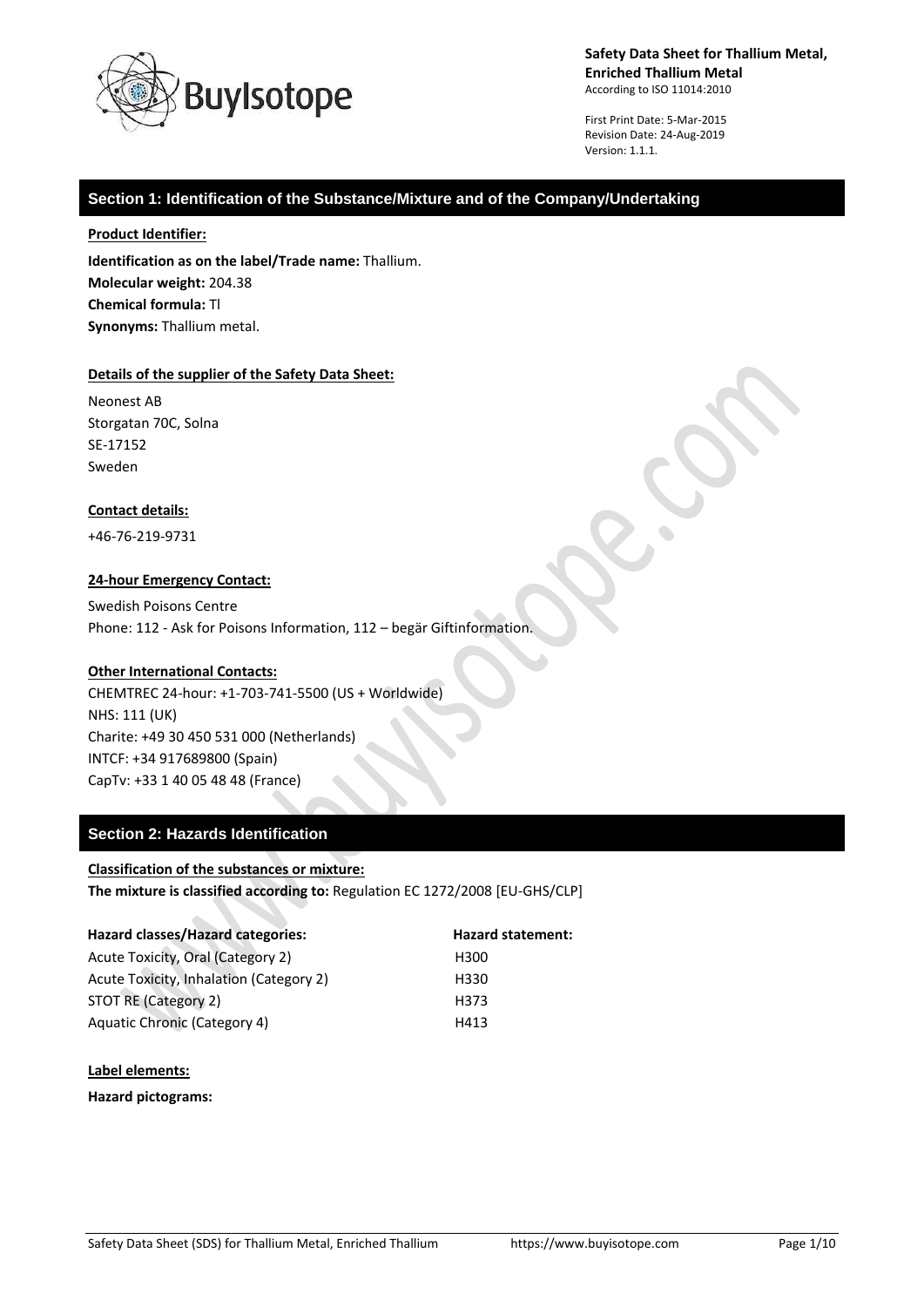

First Print Date: 5-Mar-2015 Revision Date: 24-Aug-2019 Version: 1.1.1.



**Signal Words:** Danger. **Hazard Statements:** H300 Fatal if swallowed. H330 Fatal if inhaled.

H373 May cause damage to organs through prolonged or repeated exposure.

H413 May cause long lasting harmful effects to aquatic life.

## **Precautionary Statements:**

P260 Do not breathe dust.

P270 Do not eat, drink or smoke when using this product.

P271 Use only outdoors or in a well-ventilated area.

P273 Avoid release to the environment.

P280 Wear protective gloves/protective clothing.

P284 Wear respiratory protection.

P301 + P310 IF SWALLOWED: Immediately call a POISON CENTER/doctor.

P304 + P340 IF INHALED: Remove person to fresh air and keep comfortable for breathing.

P308 + P313 IF exposed or concerned: Get medical advice/attention.

P310 Immediately call a POISON CENTER/doctor.

P403 + P233 Store in a well-ventilated place. Keep container tightly closed.

P405 Store locked up.

P501 Dispose of contents/container in accordance with local and national regulations.

**Other hazards:** None known.

## **Section 3: Composition/Information on Ingredients**

**Substance/Mixture:** Substance. **Ingredients:**

| Substance name (IUPAC/EC) | CAS-No.   | <b>Molecular</b><br>Concentration |             | <b>Classification</b> |      |
|---------------------------|-----------|-----------------------------------|-------------|-----------------------|------|
|                           | EC-No.    | weight                            | % by weight | EC1272/2008           |      |
| <b>Thallium</b>           | 7440-28-0 | 204.38                            | >99%        | Acute Tox. 2          | H300 |
|                           |           |                                   |             | Acute Tox. 2          | H330 |
|                           | 231-138-1 |                                   |             | STOT RE 2             | H373 |
|                           |           |                                   |             | Aquatic Chronic 4H413 |      |

For explanation of abbreviations see Section 16.

# **Section 4: First-Aid Measures**

#### **Description of first aid measures:**

**In case of inhalation:** If inhaled, remove to fresh air. If not breathing, give artificial respiration. If breathing is difficult, give oxygen. Consult a physician.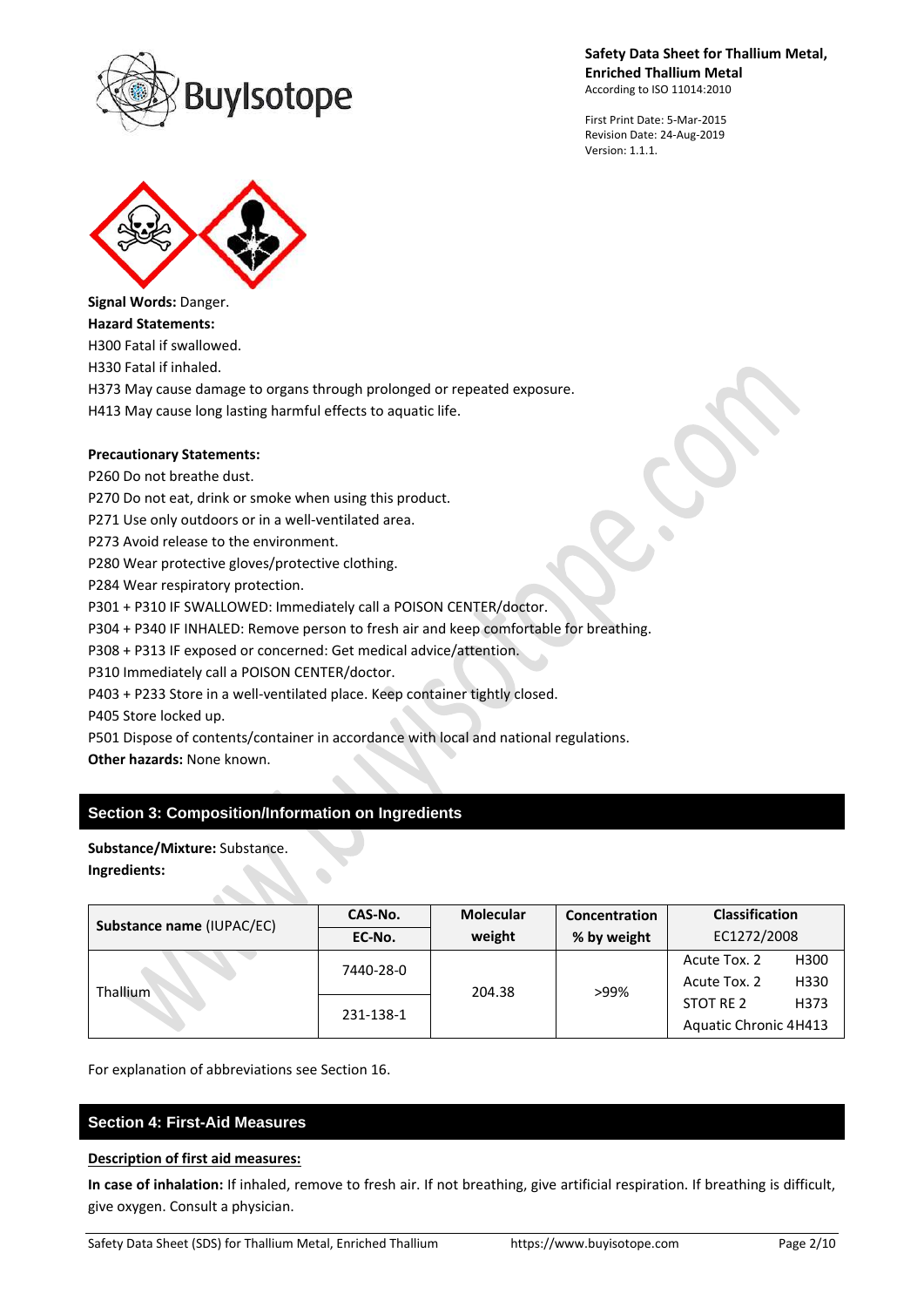

First Print Date: 5-Mar-2015 Revision Date: 24-Aug-2019 Version: 1.1.1.

**In case of skin contact:** Wash off with soap and plenty of water. Take victim immediately to hospital. Consult a physician.

**In case of eye contact:** Flush eyes with water as a precaution.

**In case of ingestion:** If swallowed, wash out mouth with water, provided person is conscious. Call a physician immediately. Never give anything by mouth to an unconscious person.

### **Most important symptoms and effects, both acute and delayed:**

**Inhalation:** Fatal if inhaled.

**Ingestion:** Fatal if swallowed.

**Indication of any immediate medical attention and special treatment needed:** For thallium antidote, see Eur. J. Pharmacol., 6, 340 (1969).

### **Section 5: Fire-Fighting Measures**

#### **Extinguisher media:**

**Suitable extinguisher media:** Use water spray, alcohol-resistant foam, dry chemical or carbon dioxide.

**Unsuitable extinguishing media:** None known.

**Special hazards arising from the mixture:** Thallium oxides.

**Advice for fire-fighters:** Wear self-contained breathing apparatus and protective clothing for firefighting.

**Further information:** Standard procedure for chemical fires. Use extinguishing measures that are appropriate to local circumstances and the surrounding environment.

### **Section 6: Accidental Release Measures**

#### **Personal precautions, protective equipment and emergency procedures:**

**Personal precautions:** Wear respiratory protection. Avoid dust formation. Avoid breathing dust, vapours, mist or gas. Ensure adequate ventilation. Evacuate personnel to safe areas.

**Environmental precautions:** Prevent product from entering drains. Prevent further leakage or spillage if safe to do so. Local authorities should be advised if significant spillages cannot be contained.

#### **Methods for containment and cleaning up:**

**Methods for cleaning up:** Pick up and arrange disposal without creating dust. Keep in suitable closed containers for disposal.

#### **Reference to other sections:**

Treat recovered material as described in the section "Disposal considerations".

## **Section 7: Handling and Storage**

#### **Precautions for safe handling:**

**Advice on safe handling:** Avoid contact with skin and eyes. Avoid formation of dust or aerosols. Further processing of solid materials may result in the formation of combustible dusts. The potential for combustible dust formation should be taken into consideration before additional processing occurs. Provide appropriate exhaust ventilation at places where dust is formed. For additional precautions, see Section 2.

**Hygiene measures:** Do not eat, drink or smoke when using this product.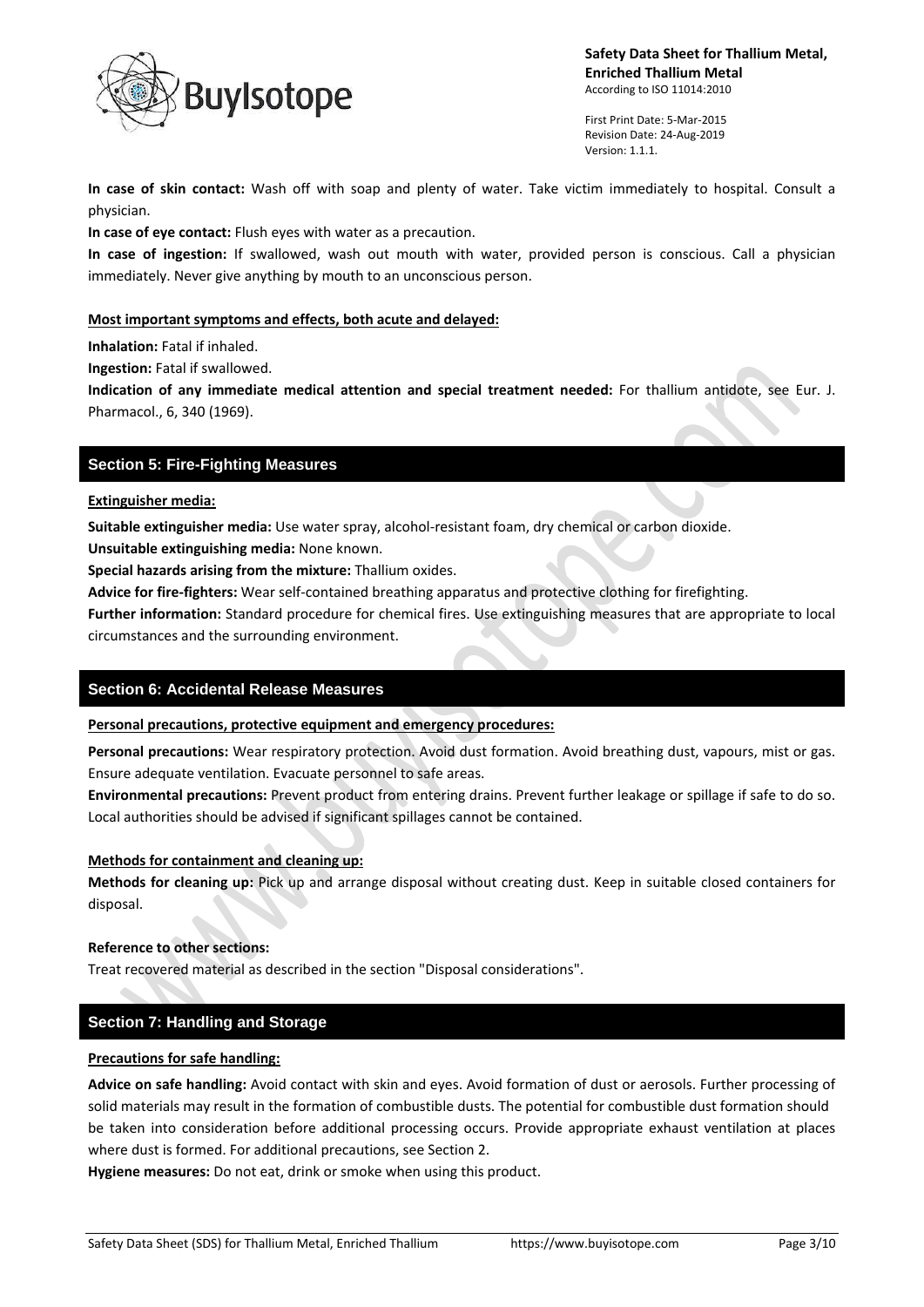

First Print Date: 5-Mar-2015 Revision Date: 24-Aug-2019 Version: 1.1.1.

#### **Conditions for safe storage, including incompatibilities:**

**Requirements for storage areas and containers:** Keep tightly closed. Store in a cool, dry and well-ventilated place. Storage class: (TRGS 510) - Non-combustible, acute toxic Category 1 and 2 (very toxic hazardous materials).

## **Section 8: Exposure Controls/Personal Protection**

#### **Control parameters:**

#### **Occupational exposure limits:**

| Component                                                                                                          | CAS No.   | Value      | <b>Control Parameters</b>  | <b>Basis</b>                            |  |  |
|--------------------------------------------------------------------------------------------------------------------|-----------|------------|----------------------------|-----------------------------------------|--|--|
| <b>Thallium</b>                                                                                                    | 7440-28-0 | <b>TWA</b> | 0.100000 mg/m <sup>3</sup> | USA. ACGIH Threshold Limit Values (TLV) |  |  |
| Remarks: Alopecia Adopted values or notations enclosed are those for which changes are proposed in the NIC 2010    |           |            |                            |                                         |  |  |
| Revision or addition to the notice of intended changes (see Notice of Intended Changes - NIC). Danger of cutaneous |           |            |                            |                                         |  |  |
| absorption.                                                                                                        |           |            |                            |                                         |  |  |

#### **Exposure controls:**

**Appropriate engineering controls:** Avoid contact with skin, eyes and clothing. Wash hands before breaks and immediately after handling the product.

### **Individual protection measures, such as personal protective equipment:**

**Eye/face protection:** Face shield and safety glasses. Use equipment for eye protection tested and approved under appropriate government standards such as NIOSH (US) or EN 166 (EU).

**Hand protection:** Handle with gloves. Gloves must be inspected prior to use. Use proper glove removal technique (without touching glove's outer surface) to avoid skin contact with this product. Dispose of contaminated gloves after use in accordance with applicable laws and good laboratory practices. Wash and dry hands.

**Body protection:** Complete suit protecting against chemicals. The type of protective equipment must be selected according to the concentration and amount of the dangerous substance at the specific workplace.

**Respiratory protection:** Where risk assessment shows air-purifying respirators are appropriate, use a full-face particle respirator type N100 (US) or type P3 (EN 143) as a backup to engineering controls. If the respirator is the sole means of protection, use a full-face supplied air respirator. Use respirators and components tested and approved under appropriate government standards such as NIOSH (US) or CEN (EU).

### **Section 9: Physical and Chemical Properties**

#### **Information on basic physical and chemical properties**

**Appearance (form):** Solid (powder or ingot). **Colour:** Silver / grey. **Odour:** No data available. **Odour threshold:** No data available. **Molecular Weight:** 204.38 **pH (concentration):** No data available. **Melting point/range (°C):** 303 °C **Boiling point/range (°C):** 1457 °C **Freezing point (°C):** No data available. **Flash point (°C):** No data available. **Evaporation rate:** No data available. **Flammability (solid, gas):** No data available.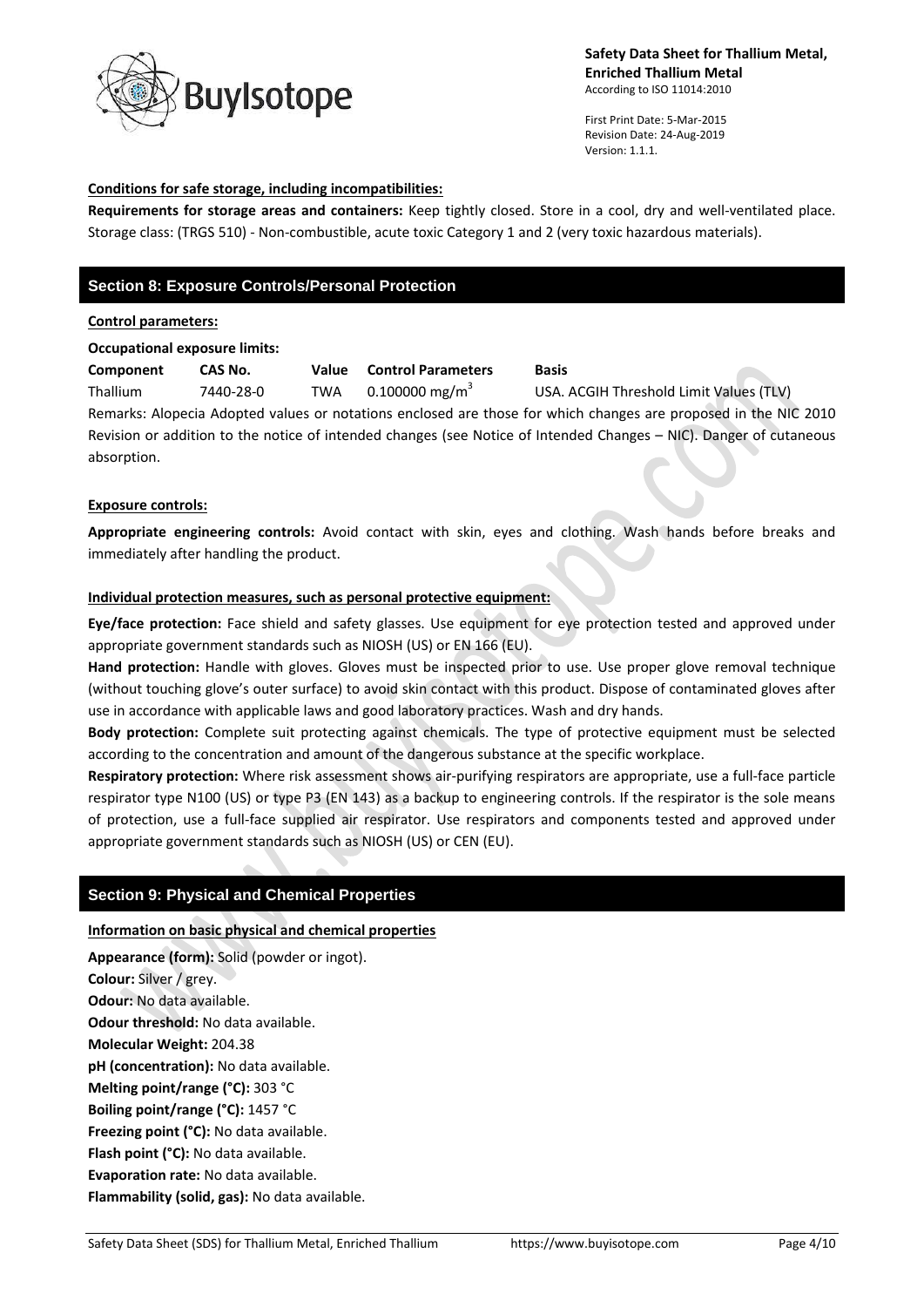uylsotope

First Print Date: 5-Mar-2015 Revision Date: 24-Aug-2019 Version: 1.1.1.

**Ignition temperature (°C):** No data available. **Upper/lower flammability/explosive limits:** No data available. **Vapour pressure (20 °C):** No data available. **Vapour density:** No data available. **Relative density (25 °C):** No data available. **Water solubility (g/L) at 20 °C:** No data available. **n-Octanol/Water partition coefficient**: No data available. **Auto-ignition temperature:** No data available. **Decomposition temperature:** No data available. **Viscosity, dynamic (mPa s):** No data available. **Explosive properties:** The substance or mixture is not classified as explosive.

**Oxidising properties:** The substance or mixture is not classified as oxidizing.

## **Section 10: Stability and Reactivity**

**Reactivity:** No dangerous reaction known under conditions of normal use.

**Chemical stability:** Stable under normal conditions.

**Possibility of hazardous reactions:** No dangerous reaction known under conditions of normal use.

**Conditions to avoid:** Air-sensitive.

**Incompatible materials:** Strong acids, strong oxidizing agents.

**Hazardous decomposition products:** None known.

## **Section 11: Toxicological Information**

**Information on toxicological effects:**

**Acute Toxicity:** Fatal if swallowed or inhaled.

### **Classification according to GHS (1272/2008/EG, CLP)**

**Skin corrosion/irritation:**

Not classified based on available information.

**Serious eye damage/eye irritation:**

Not classified based on available information.

**Respiratory or skin sensitisation:**

Not classified based on available information.

### **Germ cell mutagenicity:**

Not classified based on available information.

#### **Carcinogenicity:**

IARC: No component of this product present at levels greater than or equal to 0.1% is identified as a probable, possible or confirmed human carcinogen by IARC.

ACGIH: No component of this product present at levels greater than or equal to 0.1% is identified as a carcinogen or potential carcinogen by ACGIH.

NTP: No component of this product present at levels greater than or equal to 0.1% is identified as a known or anticipated carcinogen by NTP.

OSHA: No component of this product present at levels greater than or equal to 0.1% is identified as a carcinogen or potential carcinogen by OSHA.

#### **Reproductive toxicity:**

Not classified based on available information.

**Specific target organ toxicity – single exposure (STOT):**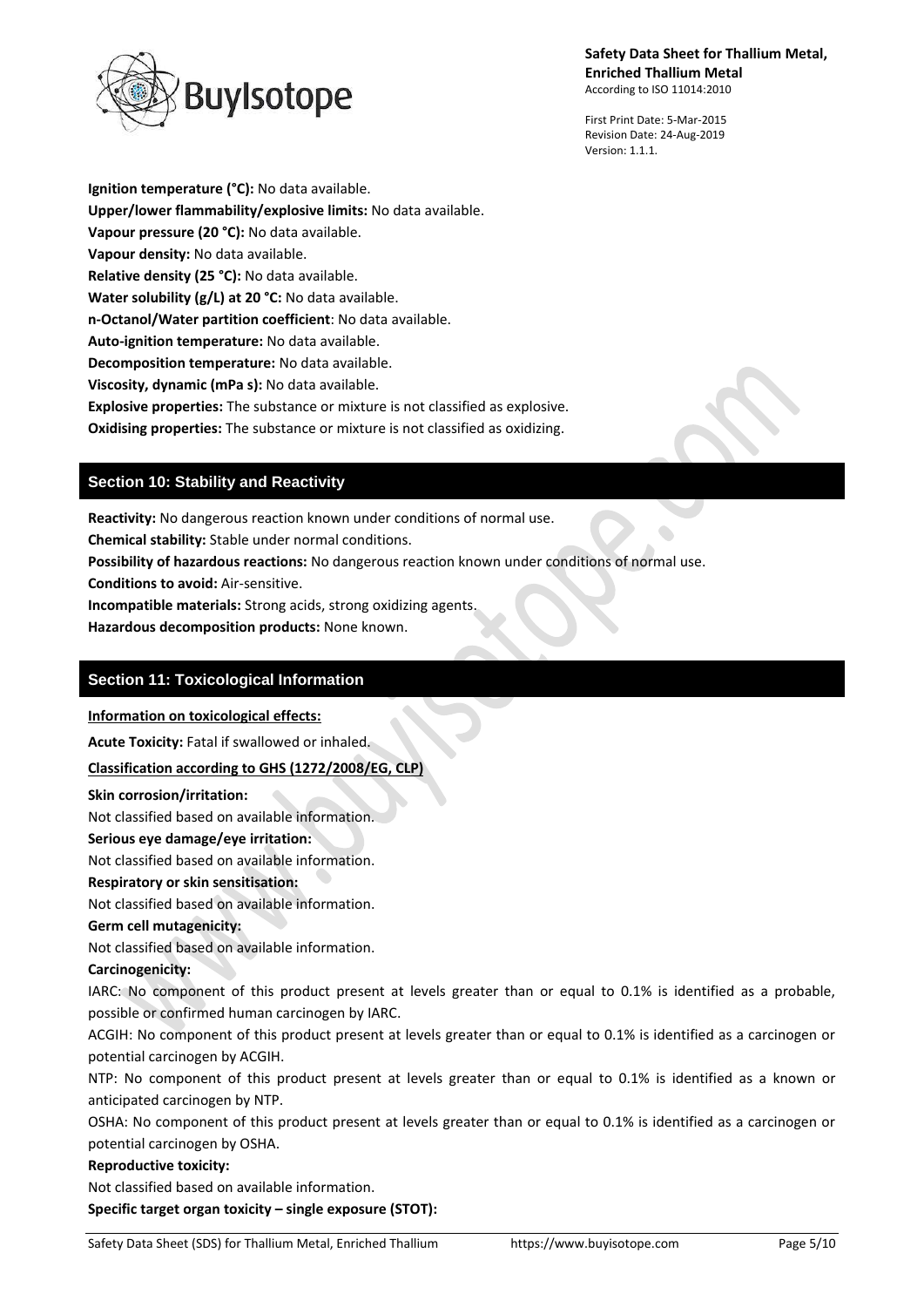

First Print Date: 5-Mar-2015 Revision Date: 24-Aug-2019 Version: 1.1.1.

Not classified based on available information.

**Specific target organ toxicity (STOT) – repeated exposure:**

May cause damage to organs through prolonged or repeated exposure.

#### **Aspiration toxicity:**

Not classified based on available information.

# **Section 12: Ecological Information**

#### **Toxicity:**

Toxicity to fish:

LC<sub>50</sub> – *Cyprinodon variegatus*, 21.0 mg/l, 96 hours.

Mortality NOEC - *Cyprinodon variegatus*, 14.0 mg/l, 96 hours.

**Persistence and degradability:** No data available.

**Bioaccumulative potential:** No data available.

**Mobility in soil:** No data available.

**Results of PBT& vPvB assessment:** Not relevant.

**Other adverse effects:** An environmental hazard cannot be excluded in the event of unprofessional handling or disposal.

## **Section 13: Disposal Considerations**

**Waste treatment methods:** Offer surplus and non-recyclable solutions to a licensed disposal company. Contact a licensed professional waste disposal service to dispose of this material. Dissolve or mix the material with a combustible solvent and burn in a chemical incinerator equipped with an afterburner and scrubber. Observe all local or national environmental regulations.

## **Section 14: Transport Information**

**DOT:**

**Proper Shipping Name:** TOXIC SOLID, INORGANIC, N.O.S. (Thallium). **Hazard Class**: 6.1 **UN Number:** 3288 **Packing Group:** II **Reportable Quantity (RQ):** 1000 lbs **Hazard Labels:** 

**TOXIC** 

**IATA: Proper Shipping Name:** TOXIC SOLID, INORGANIC, N.O.S. (Thallium). **Hazard Class**: 6.1 **UN Number:** 3288 **Packing Group:** II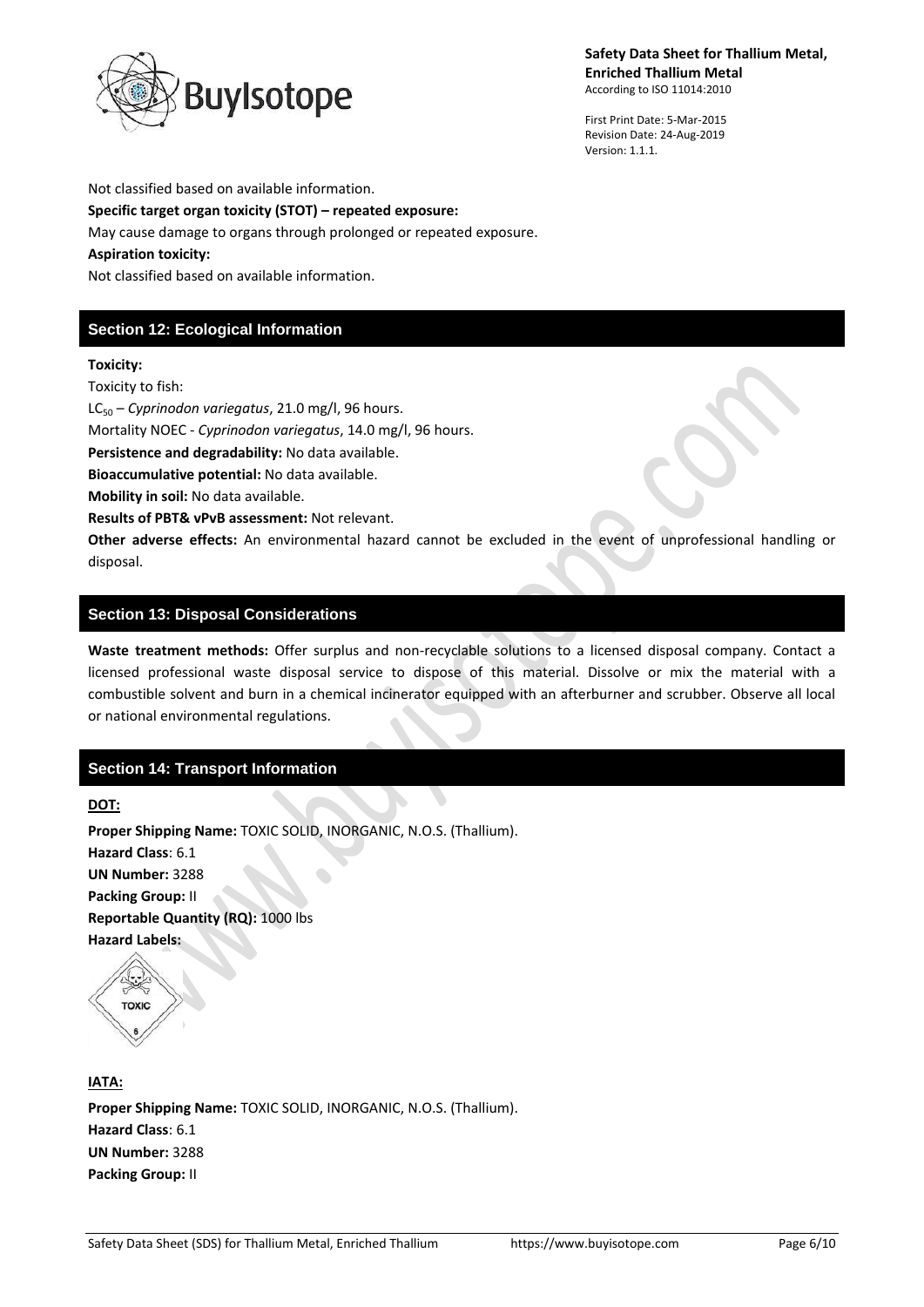

First Print Date: 5-Mar-2015 Revision Date: 24-Aug-2019 Version: 1.1.1.

**IMDG:**

**Proper Shipping Name:** TOXIC SOLID, INORGANIC, N.O.S. (Thallium). **Hazard Class**: 6.1 **UN Number:** 3288 **Packing Group:** II **EMS No.:** F-A, S-A

## **Section 15: Regulatory Information**

**EU regulations:**

**Regulation (EC) No. 1005/2009 on substances that deplete the ozone layer, Annex I and II, as amended** Not listed. **Regulation (EC) No. 850/2004 on persistent organic pollutants, Annex I** Not listed. **Regulation (EU) No. 649/2012 concerning the export and import of dangerous chemicals, Annex I, Part 1 as amended** Not listed. **Regulation (EU) No. 649/2012 concerning the export and import of dangerous chemicals, Annex I, Part 2 as amended** Not listed. **Regulation (EU) No. 649/2012 concerning the export and import of dangerous chemicals, Annex I, Part 3 as amended** Not listed. **Regulation (EU) No. 649/2012 concerning the export and import of dangerous chemicals, Annex V as amended** Not listed. **Regulation (EC) No. 166/2006 Annex II Pollutant Release and Transfer Registry** Not listed. **Regulation (EC) No. 1907/2006, REACH Article 59(10) Candidate List as currently published by ECHA** Not listed. **Authorisations: Regulation (EC) No. 1907/2006, REACH Annex XIV Substances subject to authorization, as amended** Not listed. **Restrictions on use: Regulation (EC) No. 1907/2006 Annex XVII Substances subject to restriction on marketing and use** Not regulated. **Regulation (EC) No. 1907/2006, REACH Annex XVII Substances subject to restriction on marketing and use as amended** Not listed. **Directive 2004/37/EC on the protection of workers from the risks related to exposure to carcinogens and mutagens at work** Not regulated. **Directive 92/85/EEC: on the safety and health of pregnant workers and workers who have recently given birth or are breastfeeding.** Not regulated.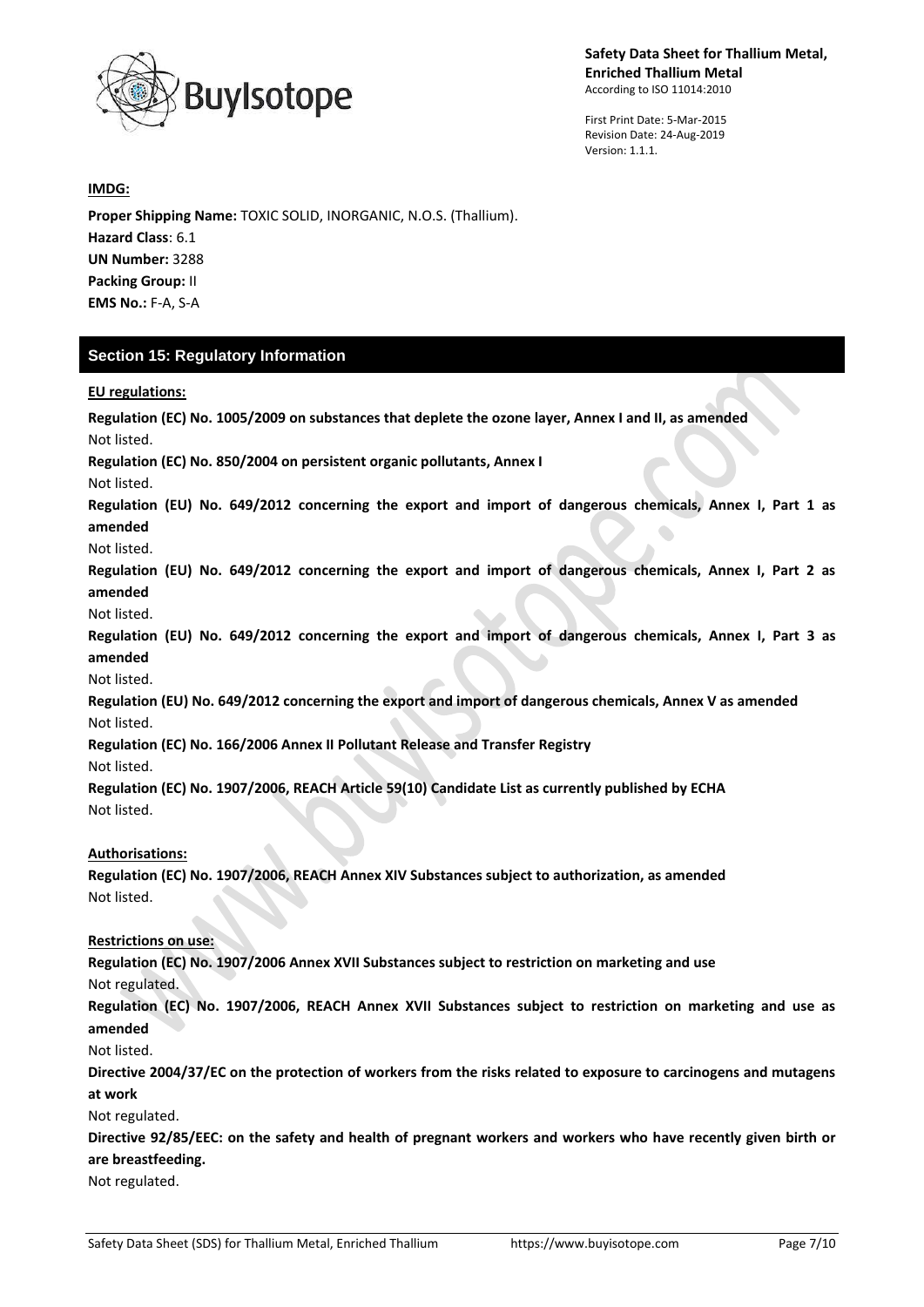

First Print Date: 5-Mar-2015 Revision Date: 24-Aug-2019 Version: 1.1.1.

#### **Other EU regulations:**

**Directive 2012/18/EU on major accident hazards involving dangerous substances** Not listed.

**Directive 98/24/EC on the protection of the health and safety of workers from the risks related to chemical agents at work.**

Always applicable.

**Directive 94/33/EC on the protection of young people at work** Not listed.

**Other regulations:** The product is classified and labelled in accordance with EC directives or respective national laws. This Safety Data Sheet complies with the requirements of Regulation (EC) No 1907/2006, as amended.

**SARA 302 Components:** No chemicals in this material are subject to the reporting requirements of SARA Title III, Section 302.

**SARA 313 Components:** The following components are subject to reporting levels established by SARA Title III, Section 313: Thallium (CAS No. 7440-28-0, Revision Date 2007-07-01).

**SARA 311/312 Hazards:** Acute Health Hazard, Chronic Health Hazard.

**Massachusetts Right To Know Components:** Thallium / CAS No. 7440-28-0 / Revision Date 2007-07-01

**Pennsylvania Right To Know Components:** Thallium / CAS No. 7440-28-0 / Revision Date 2007-07-01

**New Jersey Right To Know Components:** Thallium / CAS No. 7440-28-0 / Revision Date 2007-07-01

**California Prop. 65 Components:** This product does not contain any chemicals known to the State of California to cause cancer, birth defects, or any other reproductive harm.

**National regulations:** Follow national regulation for work with chemical agents.

**Chemical safety assessment:** No Chemical Safety Assessment has been carried out.

## **Section 16: Other Information**

#### **List of abbreviations:**

ACGIH American Conference of Governmental Industrial Hygienists

ADR European Agreement Concerning the International Carriage of Dangerous Goods by Road

 $\sim$ 

ALARA As Low As Is Reasonably Achievable

AMU Atomic Mass Unit

ANSI American National Standards Institute

BLS Basic Life Support

CAM Continuous Air Monitor

CAS Chemical Abstracts Service (division of the American Chemical Society)

CEN European Committee for Standardization

CERCLA Comprehensive Environmental Response Compensation and Liability Act

CLP Classification, Labelling and Packaging (European Union)

CPR Controlled Products Regulations (Canada)

CWA Clean Water Act (USA)

DAC Derived Air Concentration (USA)

DOE United States Department of Energy (USA)

DOT United States Department of Transportation (USA)

DSL Domestic Substances List (Canada)

EC50 Half Maximal Effective Concentration

EINECS European Inventory of Existing Commercial Chemical Substances

EHS Environmentally Hazardous Substance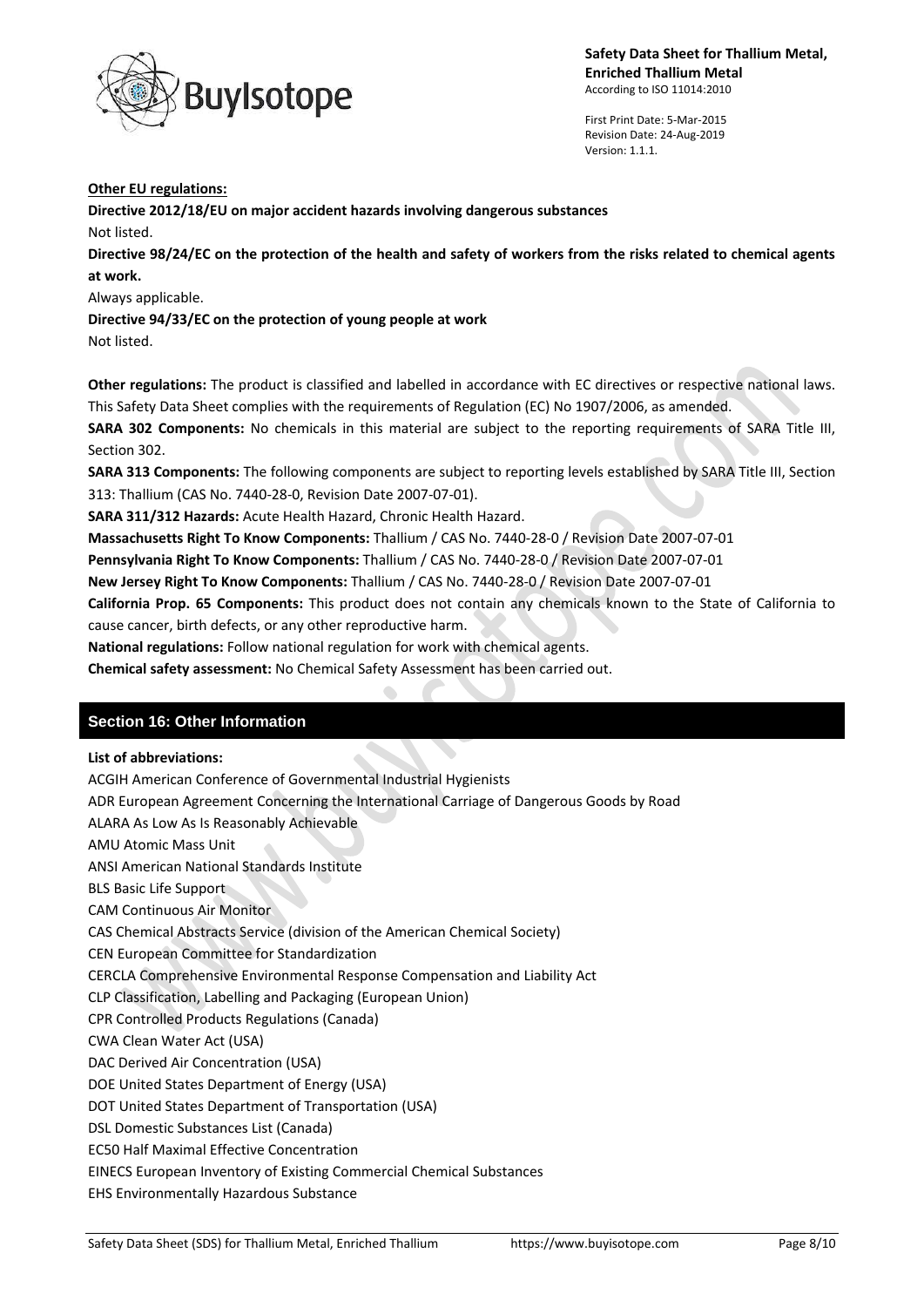

First Print Date: 5-Mar-2015 Revision Date: 24-Aug-2019 Version: 1.1.1.

ELINCS European List of Notified Chemical Substances EMS Emergency Response Procedures for Ships Carrying Dangerous Goods EPA Environmental Protection Agency (USA) EPCRA Emergency Planning and Community Right-To-Know Act (EPCRA) of 1986 GHS Globally Harmonized System HMIS Hazardous Materials Identification System (USA) IARC International Agency for Research on Cancer IATA International Air Transport Association IBC Intermediate Bulk Containers ICAO International Civil Aviation Organization IDLH Immediately Dangerous to Life or Health IMDG International Maritime Code for Dangerous Goods LC50 Lethal concentration, 50 percent LD50 Lethal dose, 50 percent LDLO Lethal Dose Low LOEC Lowest-Observed-Effective Concentration MARPOL International Convention for the Prevention of Pollution from Ships MSHA Mine Safety and Health Administration (USA) NCRP National Council on Radiation Protection & Measurements (USA) NDSL Non-Domestic Substances List (Canada) NFPA National Fire Protection Association (USA) NIOSH National Institute for Occupational Safety and Health (USA) NOEC No Observed Effect Concentration N.O.S. Not Otherwise Specified NRC Nuclear Regulatory Commission (USA) NTP National Toxicology Program (USA) OSHA Occupational Safety and Health Administration (USA) PBT Persistent Bioaccumulative and Toxic Chemical PEL Permissible Exposure Limit PIH Poisonous by Inhalation Hazard RCRA Resource Conservation and Recovery Act (USA) RCT Radiation Control Technician REACH Registration, Evaluation, Authorisation and Restriction of Chemicals (Europe) RID Regulations Concerning the International Transport of Dangerous Goods by Rail RTECS Registry of Toxic Effects of Chemical Substances SARA Superfund Amendments and Reauthorization Act (USA) TDG Transportation of Dangerous Goods (Canada) TIH Toxic by Inhalation Hazard TLV Threshold Limit Value TPQ Threshold Planning Quantity TSCA Toxic Substances Control Act TWA Time Weighted Average UN United Nations (Number) VOC Volatile Organic Compound vPvB Very Persistent Very Bioaccumulative Chemical WGK Wassergefährdungsklassen (Germany: Water Hazard Classes) WHMIS Workplace Hazardous Materials Information System